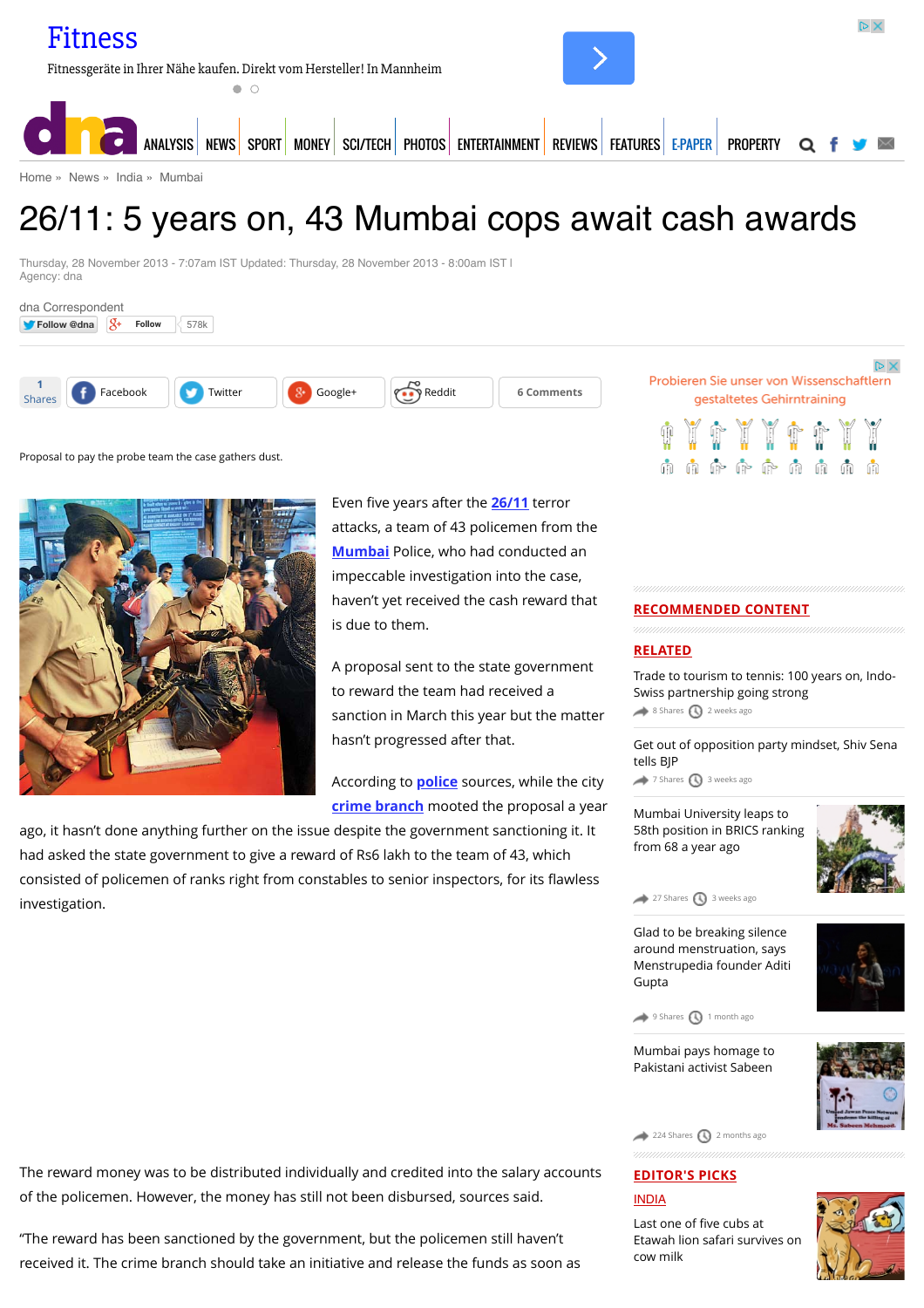possible," said a crime branch officer, who was part of the team.

When asked about the issue, additional commissioner of police, crime, Niket Kaushik said, "If the cash reward hasn't been credited into the accounts of the policemen yet, I will see where the process has got stuck and will do the needful to ensure the money is disbursed at the earliest."

Even as the police are yet to get recognition, the city's security still has loopholes.

A year after 26/11, the Mumbai police's bomb disposal squad purchased a mobile vehicle scanner worth Rs7 crore. Not only has the scanner been non-functional for three years, but sources say, the company from which the vehicle was purchased doesn't have any representative in India, due to which the vehicle cannot be repaired.

#### **Local ride still unsafe**

Five years after the terror attack at CST, the Railway Protection Force is grappling with acute shortage of manpower in Mumbai. More than 1,300 posts of sub-inspectors and constables are lying vacant in CR as well as WR. On CR, at least 758 posts, which include 664 vacancies for constables, are yet to be filled, while, on WR, 623 posts are vacant, including more than 500 for constables, for the past few years, said a senior RPF officer. He added that the recruitment process is conducted at national level and, hence, it takes long.

The current RPF strength on CR is 1,649 and on WR it's 660.

#### $194$  Shares  $\bigcirc$  [3 days ago](http://www.dnaindia.com/mumbai/report-2611-5-years-on-43-mumbai-cops-await-cash-awards-1925993#)

#### [SCI/TECH](http://www.dnaindia.com/scitech)

[What the world of gaming](http://www.dnaindia.com/scitech/report-immersion-is-the-name-of-the-game-2109432) holds in store for 2025

 $119$  Shares  $\bigodot$  [4 days ago](http://www.dnaindia.com/mumbai/report-2611-5-years-on-43-mumbai-cops-await-cash-awards-1925993#)

#### [SCI/TECH](http://www.dnaindia.com/scitech)

Yureka Plus and Yuphoria fl[ash sales today on Amazon](http://www.dnaindia.com/scitech/report-yureka-plus-and-yuphoria-flash-sales-today-on-amazon-india-2109499) India



 $\leftrightarrow$  [16 Shares](http://www.dnaindia.com/mumbai/report-2611-5-years-on-43-mumbai-cops-await-cash-awards-1925993#)  $\bigcirc$  [5 days ago](http://www.dnaindia.com/mumbai/report-2611-5-years-on-43-mumbai-cops-await-cash-awards-1925993#)

#### [ANALYSIS](http://www.dnaindia.com/analysis)

[The grim reality: Politics](http://www.dnaindia.com/analysis/editorial-the-grim-reality-politics-behind-yakub-memon-s-hanging-2109659) behind Yakub Memon's hanging



[22 Shares](http://www.dnaindia.com/mumbai/report-2611-5-years-on-43-mumbai-cops-await-cash-awards-1925993#) [4 days ago](http://www.dnaindia.com/mumbai/report-2611-5-years-on-43-mumbai-cops-await-cash-awards-1925993#)

#### [ANALYSIS](http://www.dnaindia.com/analysis)

[Why India needs to be worried](http://www.dnaindia.com/analysis/editorial-dnaedit-population-bomb-2109662) about its ticking population bomb





#### [Jump to comments](http://www.dnaindia.com/mumbai/report-2611-5-years-on-43-mumbai-cops-await-cash-awards-1925993#comments)

#### **FROM AROUND THE WEB**



**[Welcome to Europe's Jihadi](http://www.ozy.com/fast-forward/welcome-to-europes-jihadi-corridor/60342?utm_source=Outbrain&utm_medium=CPC&utm_campaign=INTL%20-%20All%20Clicks%20ALL%20Devices) Corridor**  $OZY$ 



**[What Going On With the Tiny](http://www.ozy.com/acumen/whats-wrong-with-all-those-little-newborns/40384?utm_source=Outbrain&utm_medium=CPC&utm_campaign=INTL%20-%20All%20Clicks%20ALL%20Devices) Newborns in Korea?** OZY



**[10 Hot Cars Suitable For College](http://fryerschat.com/10-hot-cars-suitable-for-college-graduates/) Graduates** Cars & Sport Talks



[Maharashtra: Three-storey building collapses in](http://www.dnaindia.com/mumbai/report-maharashtra-three-storey-building-collapses-in-thane-11-dead-several-feared-trapped-2110890) Thane; 11 dead, several feared trapped [7 Shares](http://www.dnaindia.com/mumbai/report-2611-5-years-on-43-mumbai-cops-await-cash-awards-1925993#) [11 hours ago](http://www.dnaindia.com/mumbai/report-2611-5-years-on-43-mumbai-cops-await-cash-awards-1925993#)

[Maharashtra government to build expressway](http://www.dnaindia.com/mumbai/report-maharashtra-government-to-build-expressway-between-mumbai-and-nashik-2109935) between Mumbai and Nashik  $\leftrightarrow$  [80 Shares](http://www.dnaindia.com/mumbai/report-2611-5-years-on-43-mumbai-cops-await-cash-awards-1925993#)  $\bigcirc$  [3 days ago](http://www.dnaindia.com/mumbai/report-2611-5-years-on-43-mumbai-cops-await-cash-awards-1925993#)

[Vistara rolls out mobile phone boarding pass](http://www.dnaindia.com/mumbai/report-vistara-rolls-out-mobile-phone-boarding-pass-facility-other-airlines-to-follow-soon-2109930) facility, other airlines to follow soon  $235$  Shares  $\bigcirc$  [3 days ago](http://www.dnaindia.com/mumbai/report-2611-5-years-on-43-mumbai-cops-await-cash-awards-1925993#)

[10 cities from Maharashtra to be developed as](http://www.dnaindia.com/mumbai/report-10-cities-from-maharashtra-to-be-developed-as-smart-cities-2109979) smart cities [7 Shares](http://www.dnaindia.com/mumbai/report-2611-5-years-on-43-mumbai-cops-await-cash-awards-1925993#) [3 days ago](http://www.dnaindia.com/mumbai/report-2611-5-years-on-43-mumbai-cops-await-cash-awards-1925993#)

[First ever successful heart transplant](http://www.dnaindia.com/mumbai/report-first-ever-successful-heart-transplant-conducted-in-mumbai-thanks-to-efforts-of-police-2110832) conducted in Mumbai thanks to efforts of police  $1,116$  Shares  $\bigodot$  [21 hours ago](http://www.dnaindia.com/mumbai/report-2611-5-years-on-43-mumbai-cops-await-cash-awards-1925993#)

#### **TOP STORIES FROM CITIES**

[Maharashtra govt raises medical o](http://www.dnaindia.com/mumbai/report-maharashtra-govt-raises-medical-officers-retirement-age-from-58-to-60-2110999)fficers' retirement age from 58 to 60

[Now citizens can complain about upkeep of](http://www.dnaindia.com/delhi/report-now-citizens-can-complain-about-upkeep-of-dda-parks-online-2110992) DDA parks online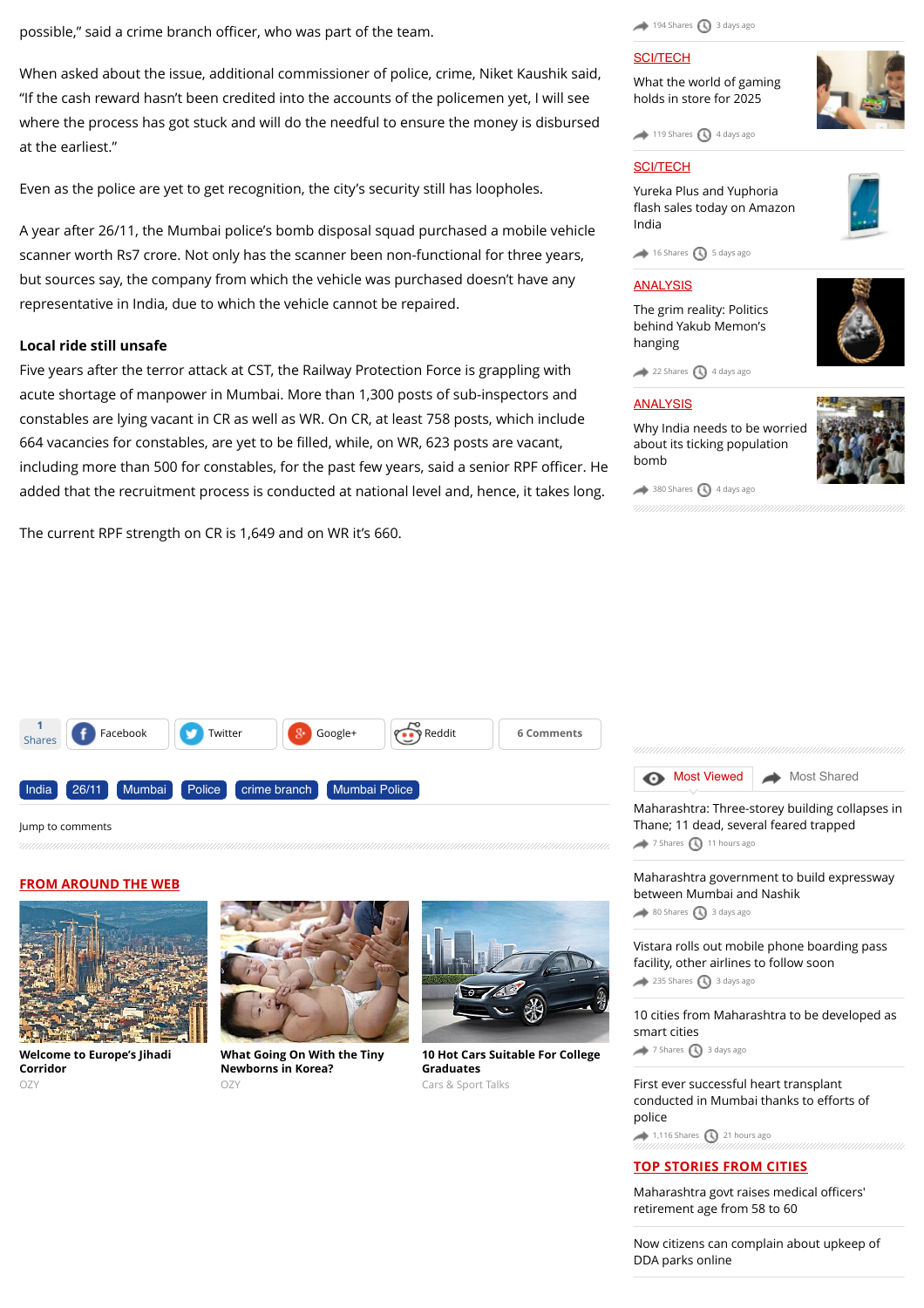

**[History's Most Sadistic Serial](http://www.ozy.com/flashback/historys-most-sadistic-serial-killer/40585?utm_source=Outbrain&utm_medium=CPC&utm_campaign=INTL%20-%20All%20Clicks%20ALL%20Devices) Killer** OZY



**[IaaS senkt Kosten – manchmal](http://businessvalueexchange.com/de/2015/06/23/iaas-senkt-kosten-manchmal/)** HP Business Value Exchange



**[10 Wedding Dresses That Would](http://thingsrated.com/2015/06/25/10-wedding-dresses-that-would-make-any-groom-run-for-his-life/?utm_source=outbrain&utm_medium=cpc&utm_campaign=outbrain_top10_DE&utm_term=4777563) Make Any Groom Run For His Life**



**[ESPN Drops Colin Cowherd After](http://www.nytimes.com/2015/07/25/sports/baseball/colin-cowherd-tries-to-explain-remarks-on-dominicans.html?WT.mc_id=2015-AUGUST-OTB-INTL_AUD_DEV-0801-0831&WT.mc_ev=click&ad-keywords=IntlAudDev) Remarks on Dominicans** New York Times



**[10 Essential Stops For Europe](http://travel-gist.com/10-essential-stops-for-europe-first-timers/)**

**First-Timers** Best Travel Site

**'You're Disgusting': A Trump [Revelation Hiding in Plain Sight](http://www.nytimes.com/times-insider/2015/07/29/youre-disgusting-a-trump-revelation-hiding-in-plain-sight/?WT.mc_id=2015-AUGUST-OTB-INTL_AUD_DEV-0801-0831&WT.mc_ev=click&ad-keywords=IntlAudDev)** The New York Times

.<br>Recommended by Outbrain

**ALSO READ**



**[Drunken driving: Cops oppose](http://www.dnaindia.com/mumbai/report-drunken-driving-cops-oppose-bail-plea-of-janhavi-gadkar-accused-of-mowing-down-2-2110873) bail plea of Janhavi Gadkar, accused of mowing down 2**

**[Suspend obstructing members](http://www.dnaindia.com/mumbai/report-suspend-obstructing-members-till-end-of-parliament-session-says-ramdas-athawale-2110708) till end of Parliament session, says Ramdas Athawale**



**[Maharashtra requests Sachin](http://www.dnaindia.com/mumbai/report-maharashtra-requests-sachin-tendulkar-and-amitabh-bachchan-to-help-save-tigers-2110838) Tendulkar and Amitabh Bachchan to help save tigers**



**First ever successful heart transplant conducted in [Mumbai thanks to efforts of](http://www.dnaindia.com/mumbai/report-first-ever-successful-heart-transplant-conducted-in-mumbai-thanks-to-efforts-of-police-2110832) police**



**[Retired woman banker, 66,](http://www.dnaindia.com/mumbai/report-retired-woman-banker-66-wants-to-revive-women-s-hockey-in-mumbai-2110524) wants to revive women's hockey in Mumbai**

# **[MORE STORIES](http://www.dnaindia.com/mumbai)**

**appointment of four pro-VCs**

**Mumbai University Vice [Chancellor Sanjay Deshmukh](http://www.dnaindia.com/mumbai/report-mumbai-university-vice-chancellor-sanjay-deshmukh-moots-proposal-for-appointment-of-four-pro-vcs-2110578)**

**moots proposal for**

Khandala ghat section of Mumbai-Pune [Expressway to be closed between 12- 4 pm till](http://www.dnaindia.com/mumbai/report-khandala-ghat-section-of-mumbai-pune-expressway-to-be-closed-from-12-4-pm-till-aug-10-2110914) Aug 10

Mumbai Metro services disrupted during peak [hours; Andheri, Ghatkopar stations packed with](http://www.dnaindia.com/mumbai/report-mumbai-metro-services-disrupted-during-peak-hours-andheri-ghatkopar-stations-packed-with-passengers-2110918) passengers

[Thanekar covers 11 countries on cycle](http://www.dnaindia.com/mumbai/report-thanekar-covers-11-countries-on-cycle-2110888)

### **ACROSS DNA NEWS**

[Mullah Omar's son killed in Pakistan: Top](http://www.dnaindia.com/world/report-mullah-omar-s-son-killed-in-pakistan-top-afghan-lawmaker-2111096) Afghan lawmaker

[Yakub Memon hanging: VHP says those who](http://www.dnaindia.com/india/report-yakub-memon-hanging-vhp-says-those-who-attended-funeral-sympathisers-of-terrorist-2111077) attended funeral 'sympathisers' of terrorist

[Hyderabad to be made 'cyber-safe' city:](http://www.dnaindia.com/india/report-hyderabad-to-be-made-cyber-safe-city-telangana-minister-2111084) Telangana Minister

[Use of polythene bags unchecked despite ban](http://www.dnaindia.com/india/report-use-of-polythene-bags-unchecked-despite-ban-2111081)

[Two Ebola cases reported in past week but](http://www.dnaindia.com/world/report-two-ebola-cases-reported-in-past-week-but-risks-remain-who-2111079) risks remain: WHO

#### **SPORTS NEWS**

[BCCI needs to be accountable and transparent:](http://www.dnaindia.com/sport/report-bcci-needs-to-be-accountable-and-transparent-sports-minister-sarbananda-sonowal-2111038) Sports Minister Sarbananda Sonowal

[Rafael Benitez insists Gareth Bale, Karim](http://www.dnaindia.com/sport/report-rafael-benitez-insists-gareth-bale-karim-benzema-will-stay-at-real-madrid-2110989) Benzema will stay at Real Madrid

[Ashes 2015: Peter Nevill dismisses talk of](http://www.dnaindia.com/sport/report-ashes-2015-peter-nevill-dismisses-talk-of-aussie-dressing-room-disharmony-2110984) Aussie dressing-room disharmony

[Rio Ferdinand advises Everton's John Stones to](http://www.dnaindia.com/sport/report-rio-ferdinand-advises-everton-s-john-stones-to-choose-manchester-united-over-chelsea-2110968) choose Manchester United over Chelsea

#### **TRENDING TOPICS**

| Gurdaspur attack<br>Sreesanth                 |
|-----------------------------------------------|
| Film and Television Institute of India (FTII) |
| one plus 2<br>Salman Khan<br>Yakub Memon      |
| APJ Abdul Kalam<br>Aam Admi Party             |
| <b>Bahubali</b><br>Bajrangi Bhaijaan          |
| Bank of India<br>Priyanka Chopra<br>micromax  |
| Masaan                                        |

**LATEST VIDEOS**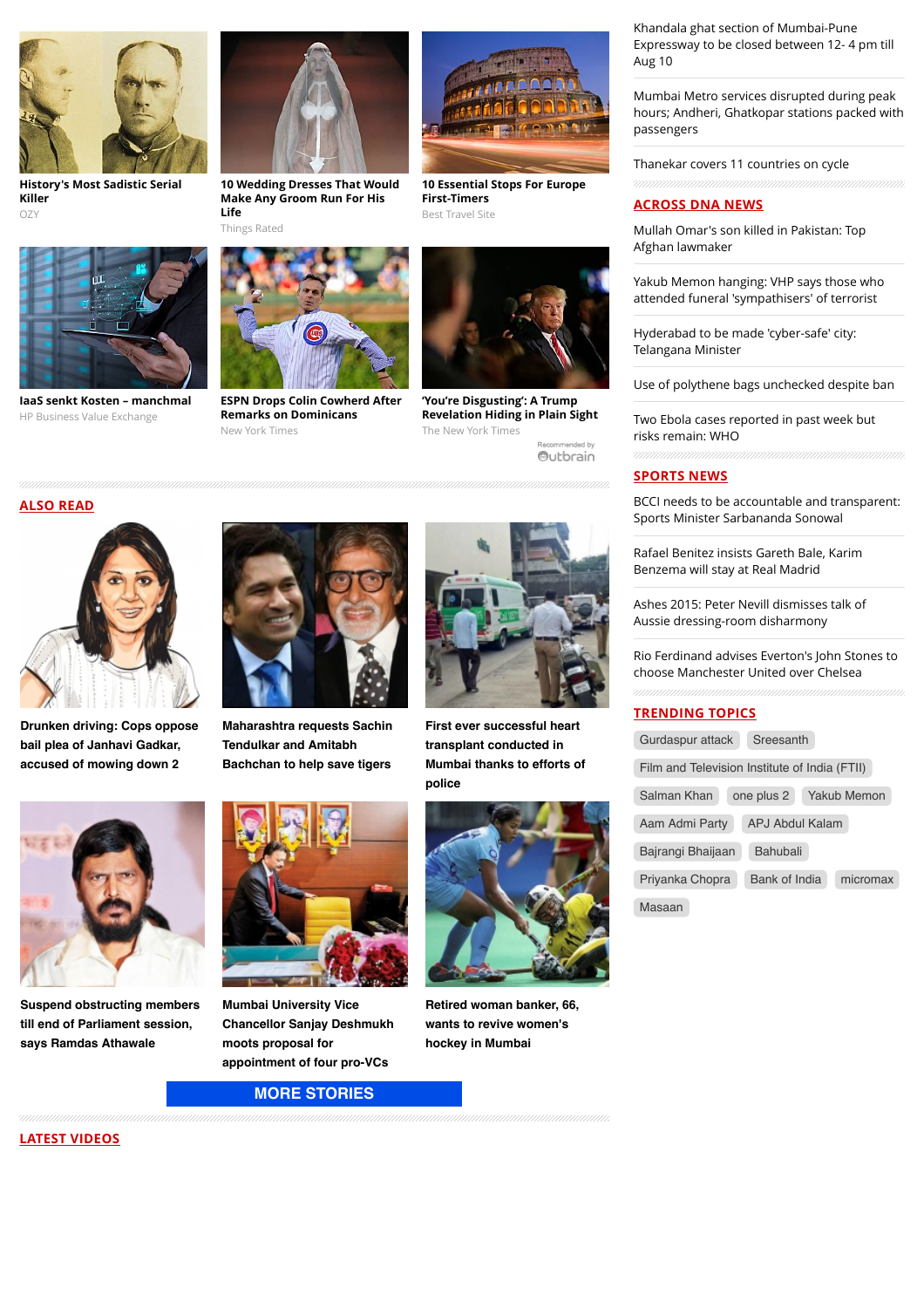

**[Watch: Orangutan kisses](http://www.dnaindia.com/world/video-watch-orangutan-kisses-pregnant-woman-s-belly-2109068) pregnant woman's belly**



**[11 lion cubs born in Gir Forest](http://www.dnaindia.com/india/video-11-lion-cubs-born-in-gir-forest-2105493) Canadian groom surprises his**



**[Indian bride by singing 'Tum Hi](http://www.dnaindia.com/world/video-canadian-groom-surprises-his-indian-bride-by-singing-tum-hi-ho-2104831) Ho'**